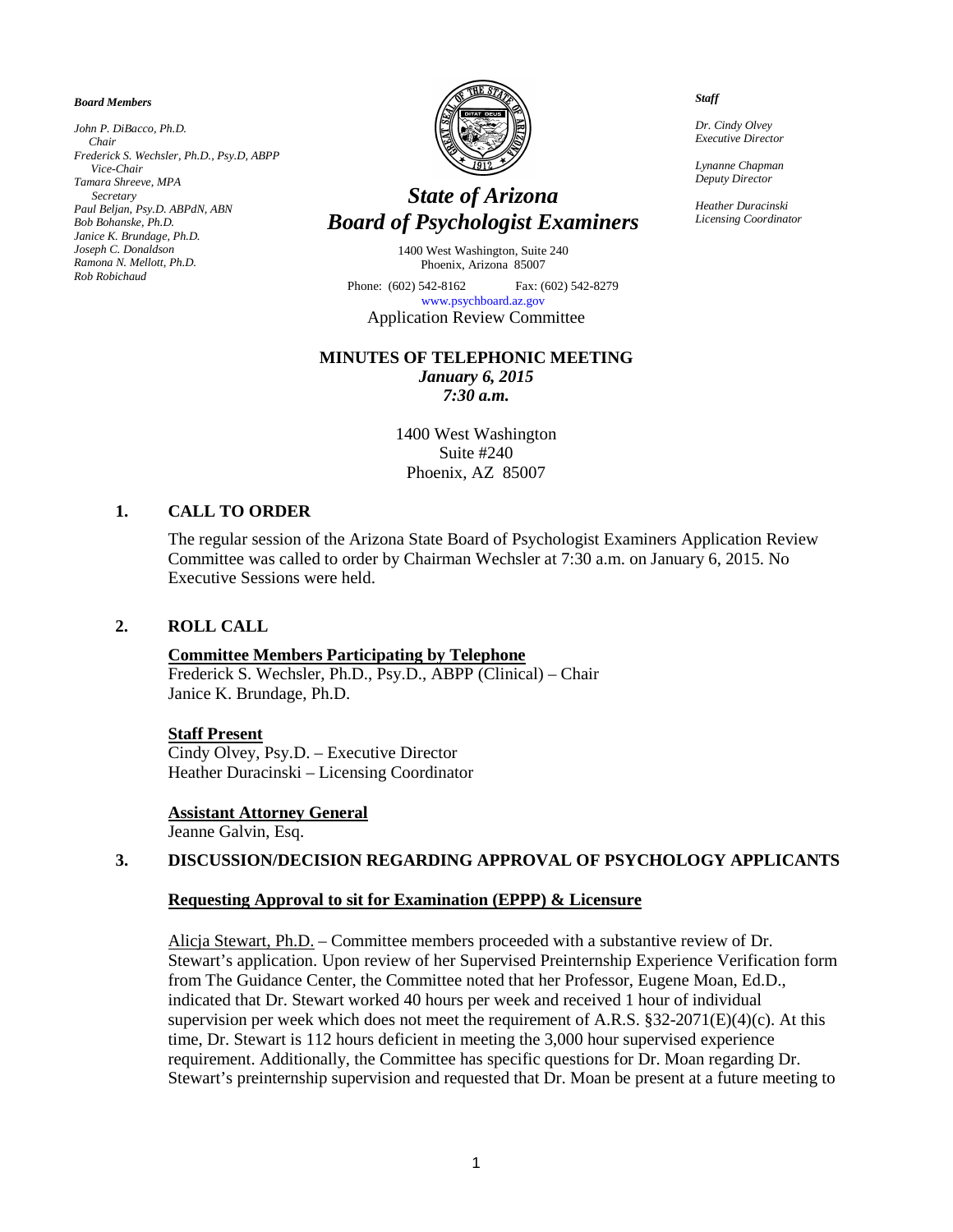address the Committee's questions/concerns. Additionally, the Committee noted that Dr. Stewart may wish to use postdoctoral experience toward licensure.

Comel Belin, Ph.D. – Committee members proceeded with a substantive review of Dr. Belin's application. Upon review of her application, the Committee noted that Dr. Belin answered question #29 b, on page 7 of the application incorrectly. Question #29 b, specifically asks to specify the number of hours by category. The Committee is requesting that Dr. Belin specify the number of hours she wishes to use toward licensure. Upon review of her Supervised Preinternship Experience Verification form from the University of Arizona, the Committee noted that Dr. Belin did not answer the question on page 16 regarding whether she has provided the Board a copy of the written training plan. The Committee is requesting that Dr. Belin complete the question. Upon review of Dr. Belin's "2007-2008 School Psychology Internship Plan" for her Supervised Psychology Internship or Training Experience at the Tucson Unified School District, the Committee noted that her Internship Supervisor did not sign the internship plan. The Committee is requesting that her supervisor sign the internship plan. Upon review of her Postdoctoral Professional Psychology Experience Verification form from Juvenile Court Center, the Committee noted that her supervisor, Jose Perez, Ph.D., indicated that Dr. Belin received a total of 2,100 postdoctoral experience hours. His subsequent calculations indicate that Dr. Belin obtained 443 hours of direct client contact which does not meet the requirement of A.R.S. §32- 2071(G)(5). At this time the Committee is requesting clarification as to the number of direct client contact hours Dr. Belin obtained. Additionally, the Committee noted that Dr. Perez answered "no" to question #2 on the Postdoctoral Professional Psychology Experience Verification form and did not provide an explanation. The Committee is requesting an explanation directly from Dr. Perez.

Holly Perham, Ph.D. – Committee members proceeded with a substantive review of Dr. Perham's application and subsequent submission. Upon review, the Committee noted that the materials submitted were complete and fulfilled the requirements of statutes and rules. It was the consensus of the Committee to move Dr. Perham's application to the full Board for approval to take the EPPP and licensure upon a passing score and payment of the pro-rated licensure fee.

Jamie Kobsar, Ph.D. – Committee members proceeded with a substantive review of Dr. Kobsar's application and subsequent submission. Upon review, the Committee noted that the materials submitted were complete and fulfilled the requirements of statutes and rules. It was the consensus of the Committee to move Dr. Kobsar's application to the full Board for approval to take the EPPP and licensure upon a passing score and payment of the pro-rated licensure fee.

Juan Sanchez, Psy.D. – Committee members proceeded with a substantive review of Dr. Sanchez's application and subsequent submission. Upon review, the Committee noted that the materials submitted were complete and fulfilled the requirements of statutes and rules. It was the consensus of the Committee to move Dr. Sanchez's application to the full Board for approval to take the EPPP and licensure upon a passing score and payment of the pro-rated licensure fee.

Kristen Caraher, Psy.D. – Committee members proceeded with a substantive review of Dr. Caraher's application. Upon review, the Committee noted that the materials submitted were complete and fulfilled the requirements of statutes and rules. It was the consensus of the Committee to move Dr. Caraher's application to the full Board for approval to take the EPPP and licensure upon a passing score and payment of the pro-rated licensure fee.

Megan Russell, Psy.D. – Committee members proceeded with a substantive review of Dr. Russell's application. Upon review, the Committee noted that the materials submitted were complete and fulfilled the requirements of statutes and rules. It was the consensus of the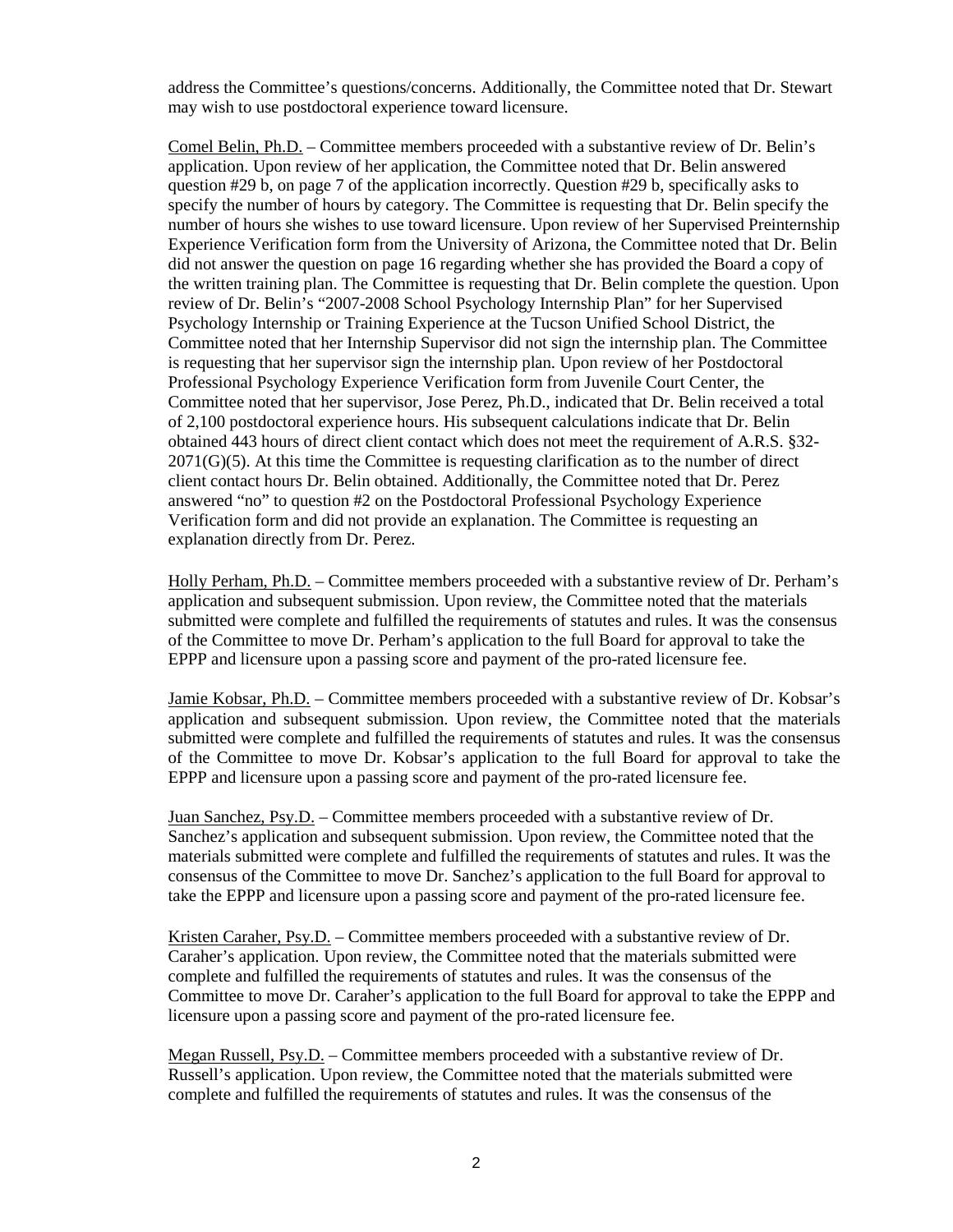Committee to move Dr. Russell's application to the full Board for approval to take the EPPP and licensure upon a passing score and payment of the pro-rated licensure fee.

Nicole Bartholomew, Ph.D. – Committee members proceeded with a substantive review of Dr. Bartholomew's application. Upon review of her Supervised Preinternship Experience Verification forms her Training Director, Stephen Cook, Ph.D., indicated that Dr. Bartholomew worked twenty or more hours per week and received the following hours of individual supervision per week.

| <b>Hours</b><br>Worked<br>per Week | <b>Individual</b><br><b>Supervision</b><br>per Week | <b>Training Site</b>                                         |
|------------------------------------|-----------------------------------------------------|--------------------------------------------------------------|
| 20                                 | $<\,$ 1                                             | Supervision<br>Lubboch-Crosby<br>County<br>Community<br>and  |
|                                    |                                                     | <b>Corrections Department</b>                                |
| 30                                 |                                                     | Lubboch Regional Mental Health and Mental Retardation Center |

The Committee noted that Dr. Bartholomew's number of hours of individual supervision does not meet the statutory requirement of A.R.S.  $\S 32-2071(E)(4)(c)$ . At this time, Dr. Bartholomew is 638.75 hours deficient in meeting the 3,000 hour supervised experience requirement. Additionally, the Committee noted that Dr. Bartholomew may wish to submit additional preinternship or postdoctoral experience to meet the 3,000 hour requirement.

Sue Moler, Psy.D. – Committee members proceeded with a substantive review of Dr. Moler's reapplication. Upon review, the Committee noted that the materials submitted were complete and fulfilled the requirements of statutes and rules. It was the consensus of the Committee to move Dr. Moler's reapplication to the full Board for approval to take the EPPP and licensure upon a passing score and payment of the pro-rated licensure fee.

Tabatha Sandman Kerr, Psy.D. – Committee members proceeded with a substantive review of Dr. Sandman Kerr's reapplication. Upon review, the Committee noted that the materials submitted were complete and fulfilled the requirements of statutes and rules. It was the consensus of the Committee to move Dr. Sandman Kerr's reapplication to the full Board for approval to take the EPPP and licensure upon a passing score and payment of the pro-rated licensure fee.

Dr. Wechsler made a motion, seconded by Dr. Brundage, to forward the applications of Holly Perham, Ph.D., Jamie Kobsar, Ph.D., Juan Sanchez, Psy.D., Kristen Caraher, Psy.D., Megan Russell, Psy.D., Sue Moler, Psy.D., and Tabatha Sandman Kerr, Psy.D., to the full Board for review and approval to take the EPPP and licensure upon a passing score and payment of the pro-rated licensure fee and to request additional information and/or documentation from Alicja Stewart, Ph.D., Comel Belin, Ph.D., and Nicole Bartholomew, Ph.D., regarding the deficiencies discussed in their applications. The motion carried 2-0.

## **Requesting Approval of Licensure by Waiver**

Catherine Martyniuk, Psy.D. **–** Committee members proceeded with a substantive review of Dr. Martyniuk's application. Upon review of her Supervised Preinternship Experience Verification forms the Committee noted that her Admin. Asst., Professional Training Director, Tabetha Scott, indicated that Dr. Martyniuk worked ten hours per week and received no supervision and that she worked twenty or more hours per week and received the following hours of individual supervision per week: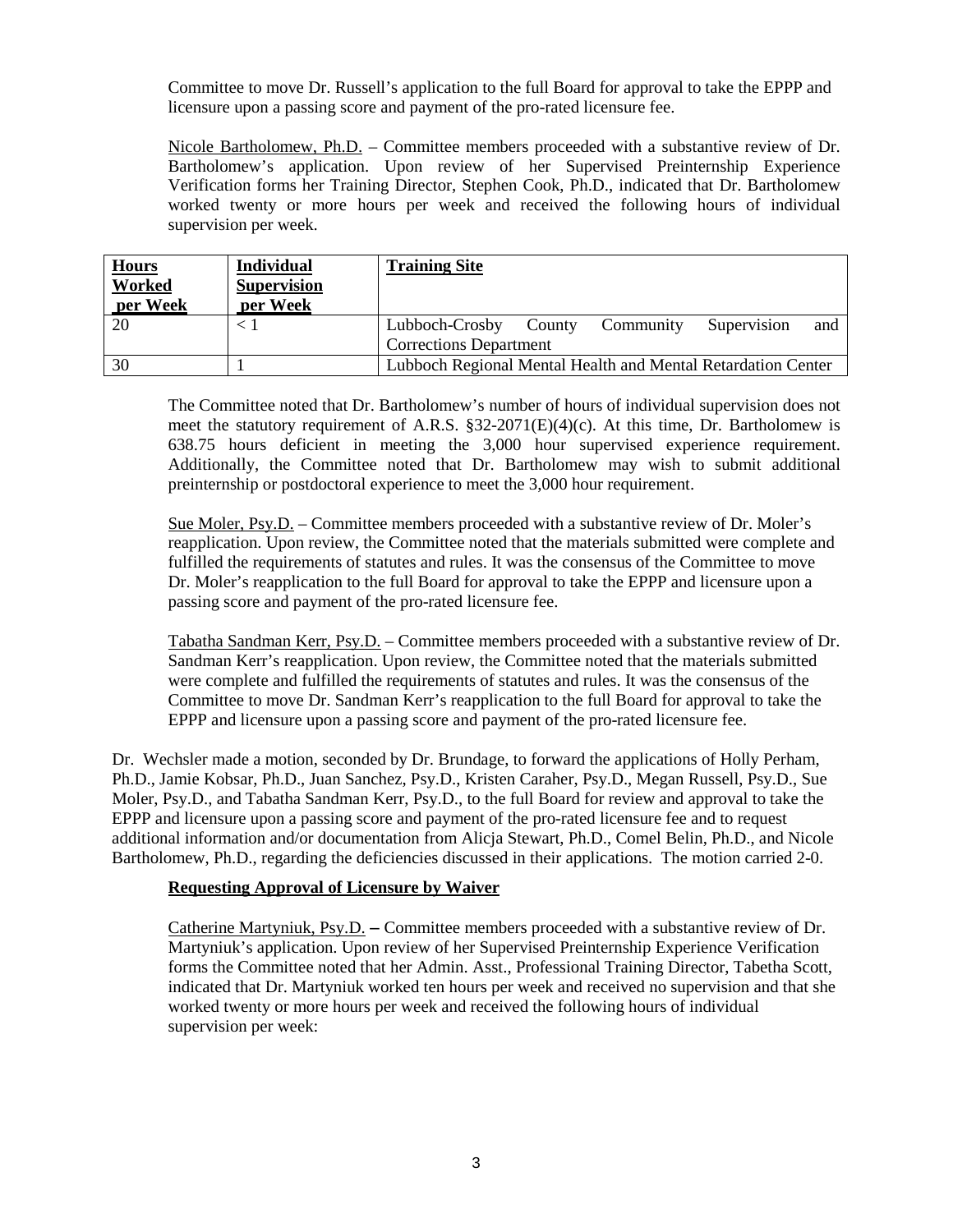| <b>Hours</b><br>Worked<br>per Week | <b>Individual</b><br><b>Supervision</b><br>per Week | <b>Training Site</b>      |
|------------------------------------|-----------------------------------------------------|---------------------------|
| 10                                 | n/a                                                 | The Star Program          |
| 24                                 |                                                     | Isis Center               |
| 21                                 |                                                     | Areta Crowell BPSR Center |

The Committee noted that Dr. Martyniuk's number of hours of individual supervision does not meet the statutory requirement of A.R.S. §32-2071(E)(4)(c). At this time the Committee is requesting clarification as to the number of individual face-to-face supervision hours Dr. Martyniuk received. Upon review of her Supervised Psychology Internship or Training Experience form from Catholic Charities, her Director of Clinical Services, Patricia Petterson, Ph.D., indicated that Dr. Martyniuk worked 25 hours per week for 49 weeks. Dr. Peterson's subsequent calculations indicate that Dr. Martyniuk received 42 hours of individual face-to-face supervision which does not meet the requirement of  $\&$ A.R.S. 32-2071(F)(6). At this time Dr. Martyniuk is 19.25 hours deficient in individual face-to-face supervision. The Committee is requesting additional information that she received one hour of face-to-face, individual supervision for each twenty hours of experience during her internship. Upon review of her Supervised Psychology Internship or Training Experience form from the Center for Applied Behavioral Services, the Committee noted that her Clinical Supervisor, Neil Ribner, Ph.D., indicated that Dr. Martyniuk worked 25 hours per week for 50 weeks. Dr. Ribner's subsequent calculations indicate that Dr. Martyniuk received 44 hours of individual-face-to-face supervision which does not meet the requirement of  $\&$ A.R.S. 32-2071(F)(6). At this time Dr. Martyniuk is 18.5 hours deficient in individual face-to-face supervision. The Committee is requesting additional information that she received one hour of face-to-face, individual supervision for each twenty hours of experience during her internship. Upon review of her Postdoctoral Professional Psychology Experience Verification form from United American Indian Involvement, Inc., the Committee noted that her supervisor, Camilla Row, Ph.D., indicated that Dr. Martyniuk worked 44 hours per week for 36 weeks for a total of 1,543 hours. Dr. Row's subsequent calculations indicate that Dr. Martyniuk received 41 hours of individual face-to-face supervision which does not meet the requirement of A.R.S. §32-2071(G)(5). At this time the Committee is requesting clarification as to the number of individual face-to-face supervision hours she received. Additionally, the Committee can only count 40 hours of work per week pursuant to A.R.S. §32- 2071(H).

Ida Babakhanyan, Ph.D. **–** Committee members proceeded with a substantive review of Dr. Babakhanyan's application. Upon review, the Committee noted that the materials submitted were complete and fulfilled the requirements of statutes and rules. It was the consensus of the Committee to move Dr. Babakhanyan's application to the full Board for review and approval of licensure upon receipt of the pro-rated licensure fee.

Leigh Randa, Ph.D. **–** Committee members proceeded with a substantive review of Dr. Randa's application. Upon review, the Committee noted that the materials submitted were complete and fulfilled the requirements of statutes and rules. It was the consensus of the Committee to move Dr. Randa's application to the full Board for review and approval of licensure upon receipt of the pro-rated licensure fee.

Marta Patterson, Ph.D. **–** Committee members proceeded with a substantive review of Dr. Patterson's application. Upon review of her application, the Committee noted that she has held professional licenses in nursing in multiple jurisdictions as well as a psychology license in Missouri. The Committee is requesting that she explain why she has let all but her nursing license in Arizona lapse/expire. Additionally, the Committee noted that she did not list work history in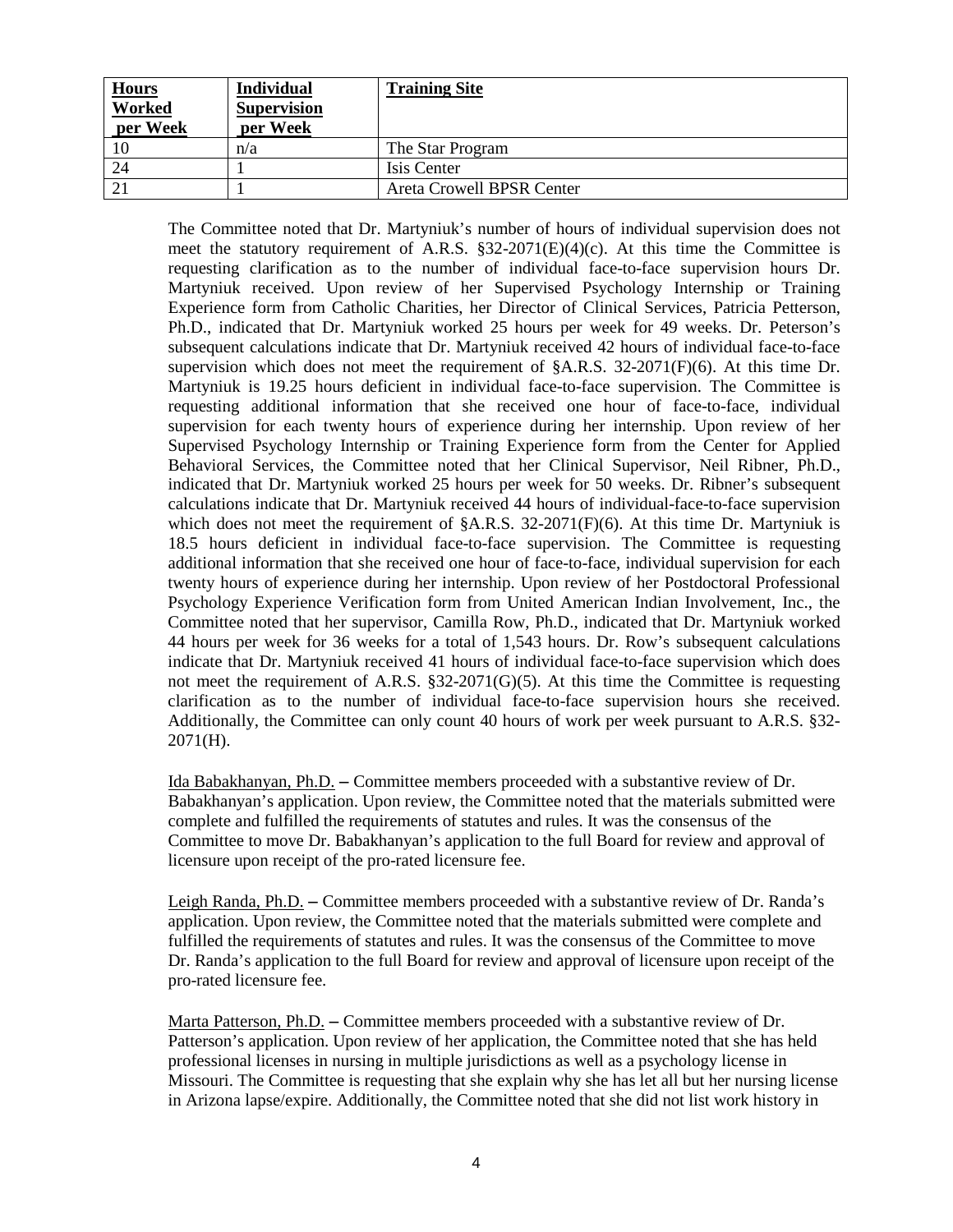the psychology profession. The Committee is requesting that she provide an explanation as to whether she has experience/work history in the psychology field. Furthermore, upon review of her Postdoctoral Professional Psychology Experience Verification form from Ananda Institute Community Counseling Services Clinic, the Committee noted that her supervisor, Andrew Prokopis, Psy.D., indicated that Dr. Patterson worked 10-33 hours per week for 74 weeks and received a total of 1,510 postdoctoral experience hours. His subsequent calculations indicate that Dr. Patterson obtained 478 hours of direct client contact which does not meet the requirement of A.R.S. §32-2071(G)(5). At this time the Committee is requesting clarification as to the number of direct client contact hours Dr. Patterson obtained and how many hours she worked per week.

Shawna Leppert, Psy.D. **–** Committee members proceeded with a substantive review of Dr. Leppert's application. Upon review of her Postdoctoral Professional Psychology Experience Verification form from Napa State Hospital, the Committee noted that her supervisor, Steven Hubert, Ph.D., indicated that Dr. Leppert worked 40 hours per week for 40.5 weeks for a total of 1,620 hours. His subsequent calculations indicate that Dr. Leppert received 41 hours of individual face-to-face supervision which does not meet the requirement of A.R.S. §32-2071(G)(5). At this time the Committee is requesting clarification as to the number of individual face-to-face supervision hours Dr. Leppert received.

Dr. Wechsler made a motion, seconded by Dr. Brundage, to forward the applications of Ida Babakhanyan Ph.D., and Leigh Randa, Ph.D., to the full Board for review and approval of licensure upon payment of the pro-rated licensure fee and to request additional information and/or documentation from Catherine Martyniuk, Psy.D., Marta Patterson, Ph.D., and Shawna Leppert, Psy.D., regarding the deficiencies discussed in their applications. The motion carried 2-0.

## **Requesting Approval of Licensure by Credential**

Andrea Gould, Ph.D. **–** Committee members proceeded with a substantive review of Dr. Gould's application. Upon review, the Committee noted that the materials submitted were complete and fulfilled the requirements of statutes and rules. It was the consensus of the Committee to move Dr. Gould's application to the full Board for approval of licensure upon payment of the pro-rated licensure fee.

Dr. Wechsler made a motion, seconded by Dr. Brundage, to forward the application of Andrea Gould, Ph.D., to the full Board for review and approval of licensure upon payment of the pro-rated licensure fee. The motion carried 2-0.

## **4. DISCUSSION, CONSIDERATION, AND POSSIBLE ACTION REGARDING RECOMMENDATION TO THE BOARD PERTAINING TO APPROVAL OF BEHAVIOR ANALYST APPLICANTS**

### **Requesting Approval of Licensure by Experience**

Courtney Peters, M.A. - Committee members proceeded with a substantive review of Ms. Peters' application. Upon review, the Committee noted that the materials submitted were complete and fulfilled the requirements of statutes and rules. It was the consensus of the Committee to move Ms. Peters' application to the full Board for review and approval of licensure upon receipt of the pro-rated licensure fee.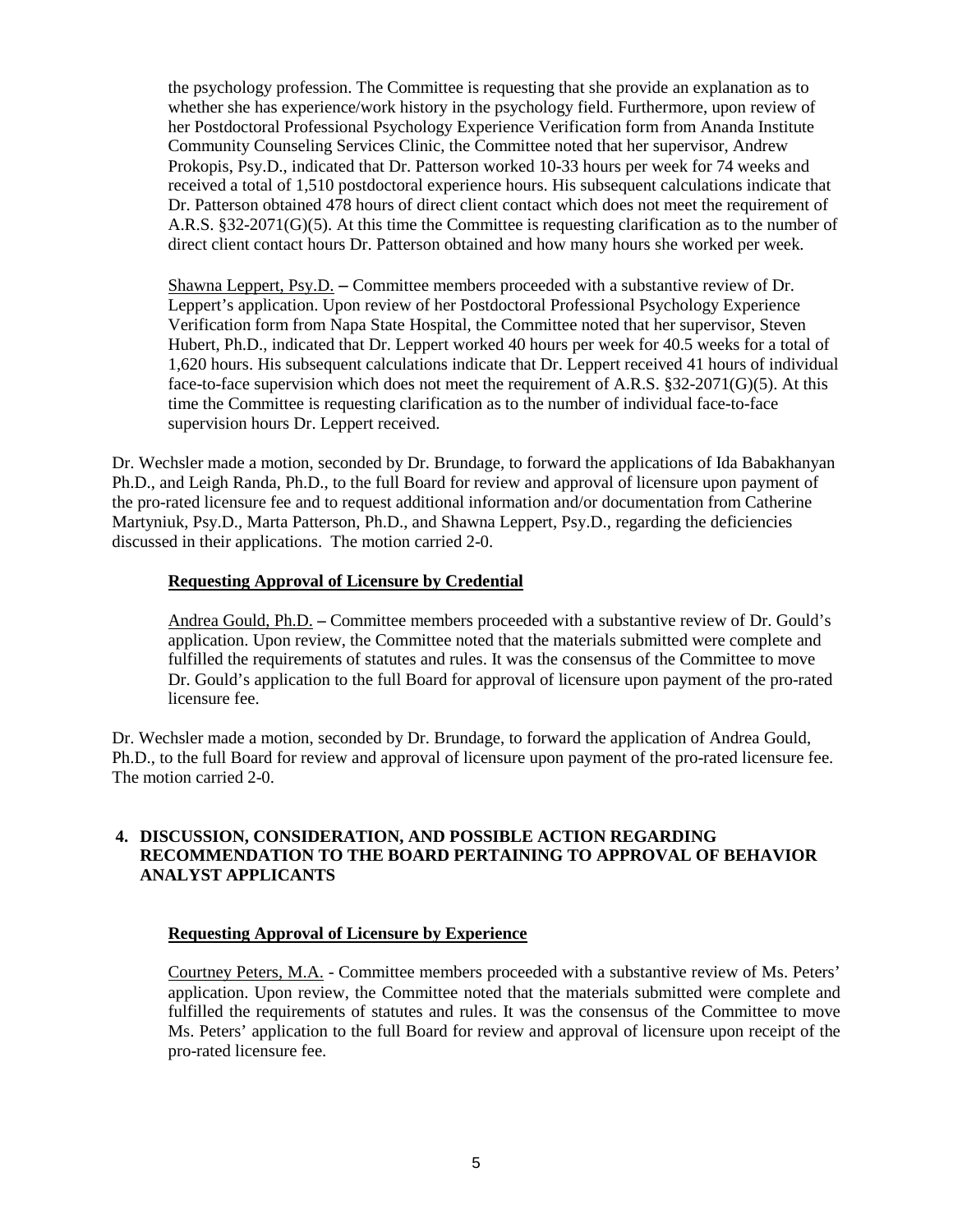Hanna Roen, M.A.S. - Committee members proceeded with a substantive review of Ms. Roen's application. Upon review of her Supervised Work Experience or Independent Fieldwork Verification form from Minnesota Early Autism Project, the Committee noted that her Clinical Director, Lisa Barsness, answered "no" to question #3 c. At this time, the Committee is requesting clarification as to whether Ms. Roen's work experience included overseeing the implementation of behavior analysis programs for clients.

Jamie Christman, M.Ed. - Committee members proceeded with a substantive review of Ms. Christman's application. Upon review, the Committee noted that Ms. Christman did not fully complete the supervised work experience section (question #26) of the application. The Committee directed Board staff to contact Ms. Christman and if Ms. Christman provided the additional information her application would be forwarded to the full Board for review and approval of licensure upon receipt of the pro-rated licensure fee.

Jonathan Bowen, M.A. - Committee members proceeded with a substantive review of Mr. Bowen's application. Upon review, the Committee noted that the materials submitted were complete and fulfilled the requirements of statutes and rules. It was the consensus of the Committee to move Mr. Bowen's application to the full Board for review and approval of licensure upon receipt of the pro-rated licensure fee.

Kayla Rosenberger, M.Ed. - Committee members proceeded with a substantive review of Ms. Rosenberger's application. Upon review, the Committee noted that the materials submitted were complete and fulfilled the requirements of statutes and rules. It was the consensus of the Committee to move Ms. Rosenberger's application to the full Board for review and approval of licensure upon receipt of the pro-rated licensure fee.

Megan Wilcott, M.S. - Committee members proceeded with a substantive review of Ms. Wilcott's application. Upon review, the Committee noted that the materials submitted were complete and fulfilled the requirements of statutes and rules. It was the consensus of the Committee to move Ms. Wilcott's application to the full Board for review and approval of licensure upon receipt of the pro-rated licensure fee.

Thomas Szabo, Ph.D. - Committee members proceeded with a substantive review of Dr. Szabo's application and subsequent submission. Upon review of his application and supplemental materials, the Committee is requesting clarification as to the capacity of his supervised experience under W. Larry Williams, Ph.D., such as was it part of a practicum experience during his doctoral program at the University of Nevada. If this experience was a part of his doctoral program at the University of Nevada, the Committee is requesting that he obtain records from the University of Nevada regarding his supervised experience. At this time, the Committee cannot accept Dr. Szabo's experience that was completed after November 2011 due to the fact that Dr. Williams is not licensed as a behavior analyst in Nevada which does not meet statutory requirement. The Committee is requesting that Dr. Szabo provide evidence of 1,500 hours of supervised work experience or independent fieldwork that meets the requirement of §32-2091.03.

TJ Glahn, Ph.D. - Committee members proceeded with a substantive review of Dr. Glahn's application. Upon review, the Committee noted that the materials submitted were complete and fulfilled the requirements of statutes and rules. It was the consensus of the Committee to move Dr. Glahn's application to the full Board for review and approval of licensure upon receipt of the pro-rated licensure fee.

Dr. Wechsler made a motion, seconded by Dr. Brundage, to forward the applications of Courtney Peters, M.A., Jonathan Bowen, M.A., Kayla Rosenberger, M.Ed., Megan Wilcott, M.S., and TJ Glahn, Ph.D., to